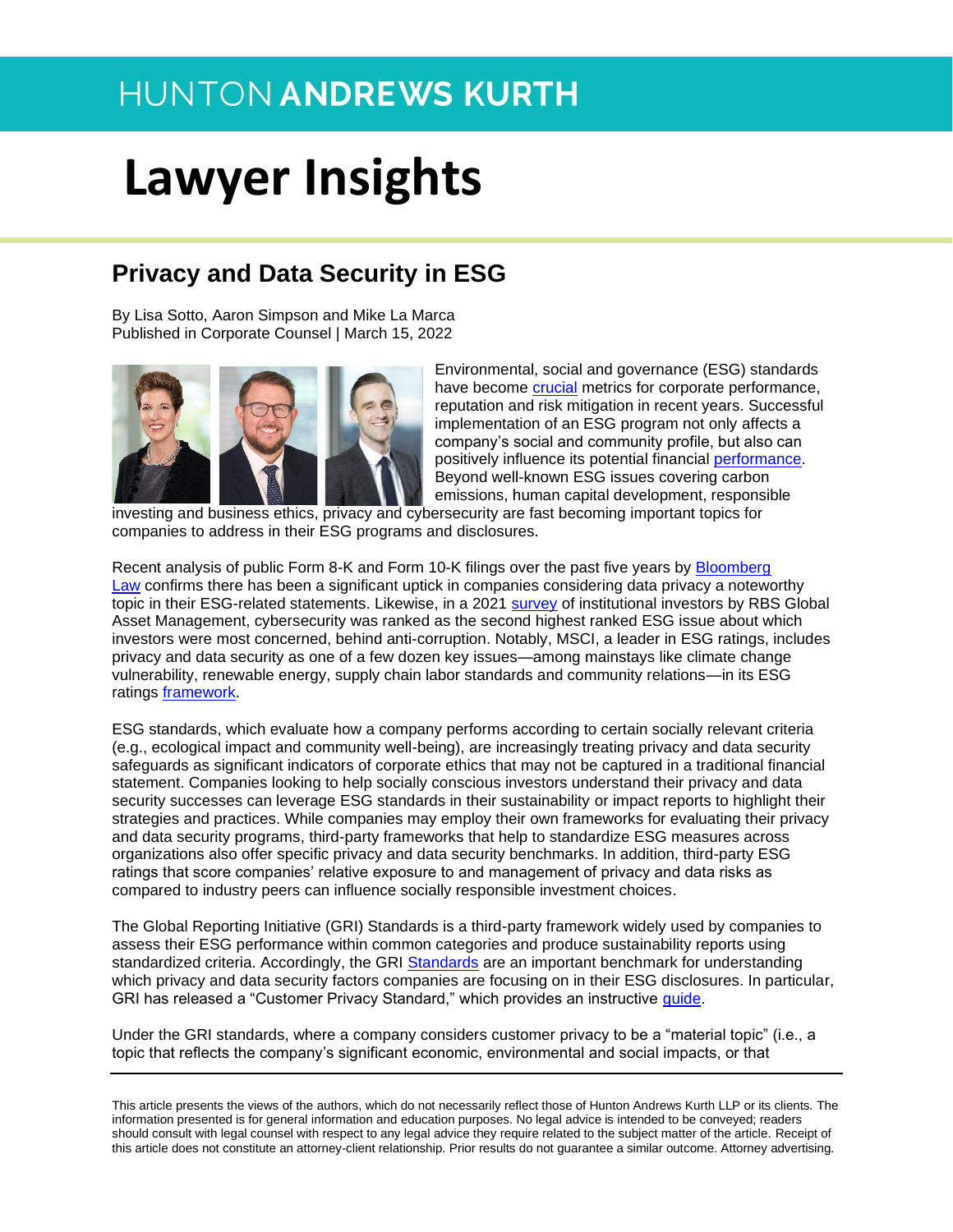#### **Privacy and Data Security in ESG**

By Lisa Sotto, Aaron Simpson and Mike La Marca Published in Corporate Counsel | March 15, 2022

materially influences the assessments and decisions of its stakeholders), it must comply with prescriptive reporting requirements. Specifically, the report must include a narrative explanation of how the company manages customer privacy, its impacts and stakeholder expectations (i.e., the "management approach") and disclosures regarding specific privacy and data security issues contemplated by GRI (i.e., "topicspecific disclosures").

Management approach disclosures are required for all material topics identified by a company under the GRI framework. They must include certain content for each material topic, such as why the topic is material and descriptions of the organization's policies, commitments, goals and targets, responsibilities, resources, grievance mechanisms and specific processes and programs related to the topic. Management approach disclosures thus are primarily concerned with a company's governance and accountability mechanisms relating to privacy and data security and other material topics.

GRI customer privacy "topic-specific disclosures" provide a useful benchmark for companies seeking a general understanding of the types of additional considerations that factor into privacy-related ESG reporting. Under the GRI framework, customer privacy disclosures should address two broad but significant issues that focus on customer harm: the total number of substantiated complaints a company received regarding breaches of customer privacy (including from outside parties and regulators) and the total number of identified leaks, thefts or losses of customer data. Some companies will choose to provide these metrics in a separate index breaking down these numbers by year and other relevant categories (e.g., complaints from third parties versus complaints from regulatory bodies).

For lawyers accustomed to parsing specific definitions of terms such as "data security breach" under various global privacy and data security laws and regulations, it is important to note that the GRI customer privacy standard defines a "breach of customer privacy" not in terms of a data breach but rather in relation to "noncompliance" with legal regulations and voluntary standards regarding customer privacy. "Customer privacy," in turn, is defined broadly to include "matters such as the protection of data; the use of information or data for their original intended purpose only, unless specifically agreed otherwise; the obligation to observe confidentiality; and the protection of information or data from misuse or theft." Privacy and data security lawyers will recognize certain core fair information practice principles commonly found in global legal frameworks, such as "purpose limitation" and "security," imbedded in this definition of customer privacy.

Accordingly, a company's adherence to the GRI customer privacy reporting standard necessarily involves an understanding of a company's legal compliance posture with respect to relevant global privacy and data security laws. This may be particularly challenging for multinational companies, which must address rapidly evolving laws and regulations that may be interpreted and applied differently across jurisdictions and impose different, or at times conflicting, requirements. Beyond legal compliance, the GRI Standard's particular focus on data breaches—leaks, thefts or losses of customer data—is unsurprising given evergrowing concerns over the security of customer data amidst a dynamic cyber threat landscape. Privacy professionals should note, however, that the focus on unauthorized disclosures here is narrower in scope than most US state breach notification laws, which generally are more concerned with unauthorized *access* to or acquisition of personal information, not solely breaches that result in leakage, theft or loss.

In practice, companies' sustainability and impact reports can vary widely in terms of the degree of detail they provide related to privacy and data security. For example, where system security is integral to the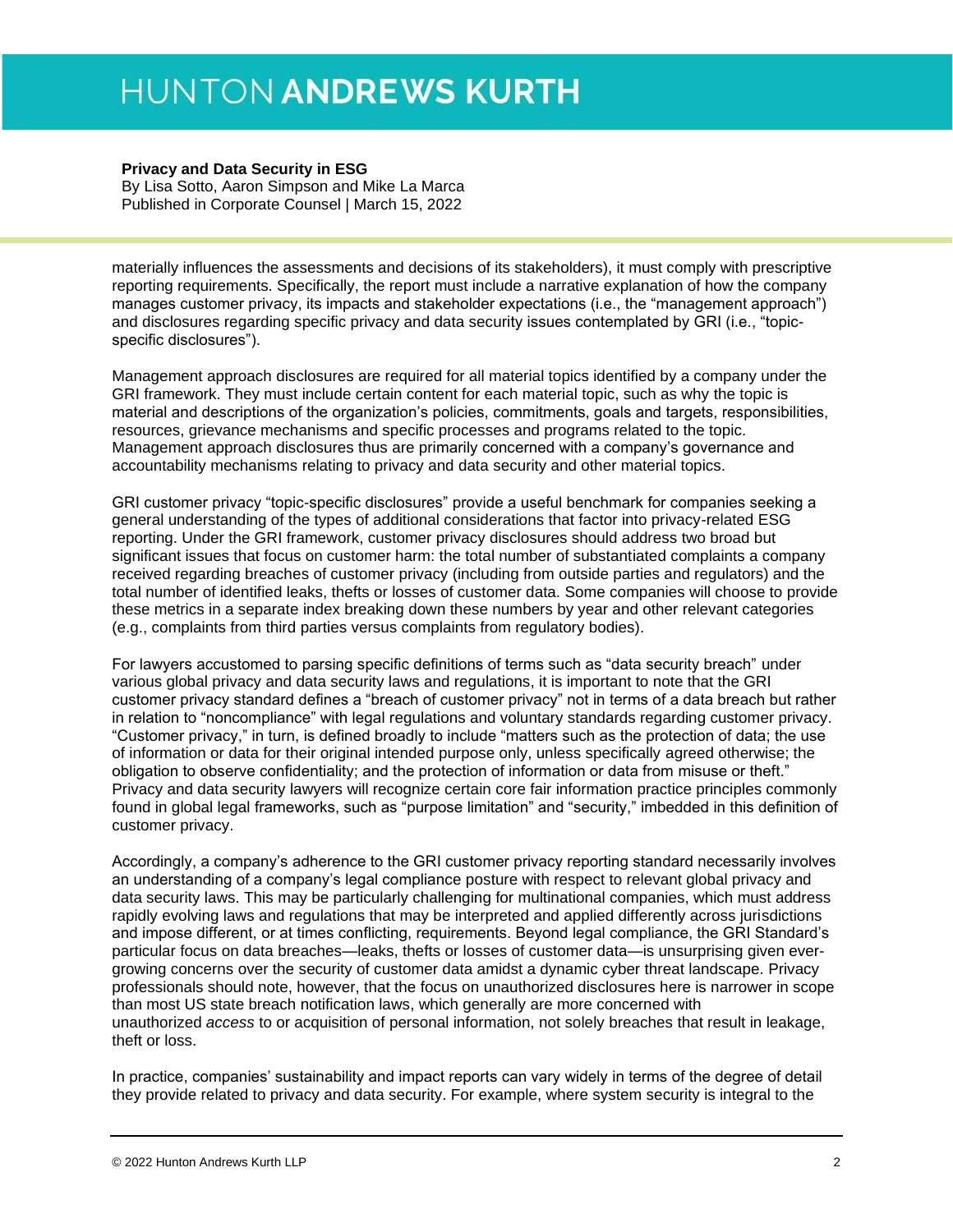#### **Privacy and Data Security in ESG**

By Lisa Sotto, Aaron Simpson and Mike La Marca Published in Corporate Counsel | March 15, 2022

safety and reliability of a company's core product offerings, such as securing the software powering connected hardware (whether devices, appliances or vehicles), an impact report may focus more on cybersecurity, as in the cases of [Tesla](https://www.tesla.com/ns_videos/2020-tesla-impact-report.pdf) and [GE.](https://www.ge.com/sites/default/files/ge2020_sustainability_report.pdf) Companies with more detailed cyber disclosures often include a combination of general practices (such as vulnerability and security incident management), more specific practices (such as threat assessment and penetration testing) and use of relevant certifications and industry best practice frameworks (e.g., the National Institute of Standards and Technology Cybersecurity Framework, Open Web Application Security Project methodologies, the Payment Card Industry Data Security Standard and the ISO/IEC 27000 standard).

Where a company's core offering involves handling a significant amount of customer information—for example in connection with the provision of financial products or services or a widely-used ecosystem involving devices, operating systems and subscription services—a sustainability report, by contrast, may devote considerable attention to both privacy and data security as two key and interrelated concepts. For example, [Mastercard](https://www.mastercardcenter.org/content/dam/mc-cig/uploads/mastercard-sustainability-report-2020.pdf) and [Apple](https://s2.q4cdn.com/470004039/files/doc_downloads/2021/08/2021_Apple_ESG_Report.pdf) make privacy a relative centerpiece of their disclosures, invoking it as a company priority, articulating philosophies related to the handling of personal information, and alluding to or invoking as notable features principles from global privacy regimes, such as transparency (which often includes a reference to a company's privacy notice), data subject rights and privacy by design. These companies also often address privacy and data security in parallel, with concepts such as encryption leveraged as both a privacy- and security-protective measure. Some companies also describe (in varying levels of detail) internal privacy programs that are based on comprehensive global privacy laws (e.g., the European Union's General Data Protection Regulation and the California Consumer Privacy Act). Such disclosures not only help address GRI's concern with instances of noncompliance but also demonstrate a company's commitment to robust privacy frameworks and methodologies premised on widely accepted principles.

Although ESG incentivizes disclosures regarding a company's privacy and data security successes, this should not be interpreted as a license to engage in puffery. The Federal Trade Commission (FTC), the primary federal privacy regulator in the United States, has authority to pursue "deceptive" trade acts or practices quite broadly, and the FTC has routinely relied on this authority to prosecute companies for misleading privacy and data security representations (both express and implied). Such representations are not necessarily limited to privacy policies or notices; the FTC also has focused on other public statements containing privacy and data security representations (e.g., blog posts) and conceivably could scrutinize ESG disclosures as part of an investigation or enforcement action related to deceptive conduct. Accordingly, it is important for companies to carefully vet statements regarding their privacy and data security practices in ESG reports to avoid potentially actionable misrepresentations.

Ultimately, in the face of growing demand in the market to satisfy ESG standards, companies that mishandle or ignore ESG risks and sustainability reporting face the additional risk of chilling [investor](https://www.gartner.com/smarterwithgartner/the-esg-imperative-7-factors-for-finance-leaders-to-consider) confidence. As companies look to become leaders in ESG, the role of privacy and data security considerations will increasingly play a pivotal role.